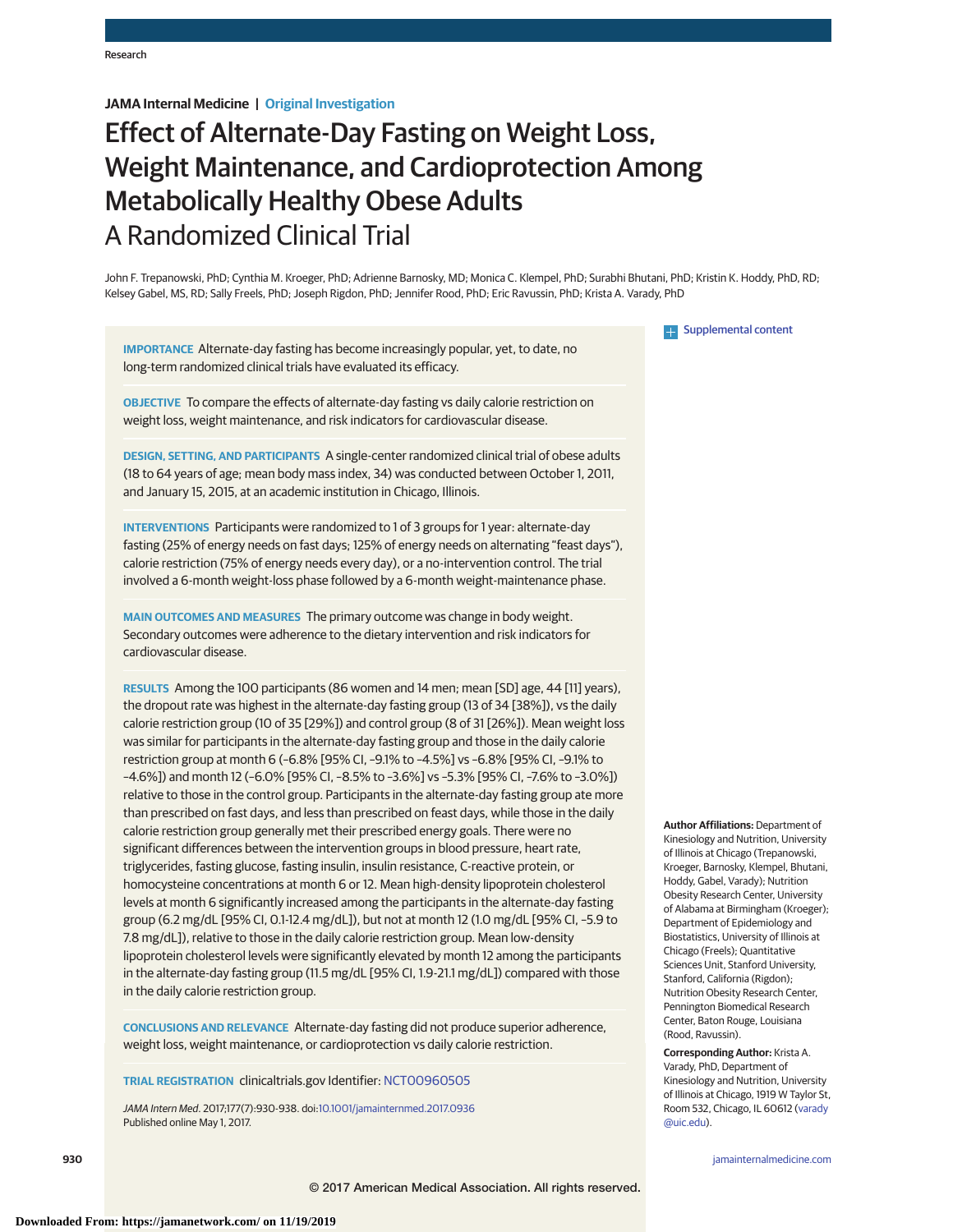he first-line therapy prescribed to obese patients for weight loss is daily calorie restriction.<sup>1</sup> However, many patients find it difficult to adhere to a conventional weight-loss diet because food intake must be limited every day.<sup>2</sup> As such, adherence to daily calorie restriction decreases after 1 month and continues to decline thereafter.3-5 In light of this limitation, another approach that requires individuals to restrict calories only every other day was developed.<sup>6</sup> This strategy is called *alternate-day fasting* and involves a fast day where individuals consume 25% of their usual intake (approximately 500 kcal), alternated with a "feast day" where individuals are permitted to consume food ad libitum. Findings from short-term studies indicate that participants lose 3% to 7% of body weight after 2 to 3 months of alternate-day fasting and experience improvements in lipid profiles, blood pressure, and insulin sensitivity.7-13

Alternate-day fasting regimens have increased in popularity during the past decade, and several best-selling diet books<sup>14,15</sup> have promoted this approach. More than 1 million copies of these books have been sold in the United States and United Kingdom to date. Despite the growing popularity of alternate-day fasting, to our knowledge, no long-term randomized clinical trials have evaluated its efficacy or compared this regimen with a conventional weight-loss diet.

We conducted a 1-year, randomized clinical trial to compare the effects of alternate-day fasting vs daily calorie restriction on body weight and risk indicators for cardiovascular disease.We hypothesized that the participants in the alternateday fasting group would bemore adherent to their diet, achieve greaterweight loss, and experiencemore pronounced improvements in risk indicators for cardiovascular disease during the 6-month weight-loss phase compared with those in the daily calorie restriction group. We also hypothesized that the alternate-day fasting group would better maintain their weight loss and sustain their improvements in risk indicators for cardiovascular disease during the 6-monthweight-maintenance phase compared with the daily calorie restriction group.

# Methods

## **Participants**

We conducted the trial between October 1, 2011, and January 15, 2015, at the University of Illinois at Chicago. Participants were recruited from the Chicago area bymeans of flyers placed around the university and were screened via a questionnaire, an assessment of body mass index, and a pregnancy test. Individuals included were men and women between 18 and 65 years of age, with a body mass index between 25.0 and 39.9 (calculated as weight in kilograms divided by height in meters squared) who had previously been sedentary (<60 minutes per week of light activity for the 3 months prior to the study). Exclusion criteria were a history of cardiovascular disease or type 1 or 2 diabetes, use of medications that could affect study outcomes, unstable weight for 3 months prior to the beginning of the study (>4-kg weight loss or gain), perimenopause or otherwise irregular menstrual cycle, pregnancy, and currently smoking. The protocol was approved by the Office

#### **Key Points**

**Question** Is alternate-day fasting more effective for weight loss and weight maintenance compared with daily calorie restriction?

**Findings** This randomized clinical trial included 100 metabolically healthy obese adults. Weight loss after 1 year in the alternate-day fasting group (6.0%) was not significantly different from that of the daily calorie restriction group (5.3%), relative to the no-intervention control group.

**Meaning** Alternate-day fasting does not produce superior weight loss or weight maintenance compared with daily calorie restriction.

for the Protection of Research Subjects at the University of Illinois at Chicago, and written informed consent was obtained from all participants. The full protocol is available in [Supplement 1.](http://jama.jamanetwork.com/article.aspx?doi=10.1001/jamainternmed.2017.0936&utm_campaign=articlePDF%26utm_medium=articlePDFlink%26utm_source=articlePDF%26utm_content=jamainternmed.2017.0936)

## Randomization and Intervention Groups

Participants were randomized in a 1:1:1 ratio to an alternateday fasting group, daily calorie restriction group, or nointervention control group. Randomization was performed by a stratified random sampling procedure by sex, age (18-42 years and 43-65 years), and body mass index (25.0-32.5 and 32.6- 39.9). Block size ranged from 1 to 11 participants. The active trial duration was 1 year and consisted of a baseline phase (1 month), a weight-loss phase (6 months), and a weightmaintenance phase (6 months) (eFigure 1 in [Supplement 2\)](http://jama.jamanetwork.com/article.aspx?doi=10.1001/jamainternmed.2017.0936&utm_campaign=articlePDF%26utm_medium=articlePDFlink%26utm_source=articlePDF%26utm_content=jamainternmed.2017.0936). We chose this design because weight loss typically peaks at 6 months during a lifestyle intervention.<sup>16</sup> During the baseline phase, all participants ate their usual diet and maintained a stable weight. Baseline total energy expenditure was measured using doubly labeled water.<sup>17</sup> All participants were instructed not to change their physical activity habits throughout the trial (eg, not to join a gym) to avoid potential confounding.

#### Weight-Loss Phase

Participants in the alternate-day fasting group and those in the daily calorie restriction group were provided with all meals during the first 3 months of the trial and received dietary counseling thereafter (eFigure 1 in [Supplement 2\)](http://jama.jamanetwork.com/article.aspx?doi=10.1001/jamainternmed.2017.0936&utm_campaign=articlePDF%26utm_medium=articlePDFlink%26utm_source=articlePDF%26utm_content=jamainternmed.2017.0936). During the 6-month weight-loss phase, the intervention groups were instructed to reduce their energy intake by a mean of 25% per day. To achieve this reduction, the alternate-day fasting group was instructed to consume 25% of baseline energy intake as a lunch (between 12 PM and 2 PM) on fast days and 125% of baseline energy intake split between 3 meals on alternating feast days. The daily calorie restriction group was instructed to consume 75% of baseline energy intake split between 3 meals every day. The provided meals were in accordance with the American Heart Association guidelines<sup>18</sup> for macronutrient intake, with 30% of energy as fat, 55% as carbohydrate, and 15% as protein. From months 4 to 6, when food was no longer provided, intervention participants met individually with a dietician or nutritionist weekly to learn how to continue with their diets on their own.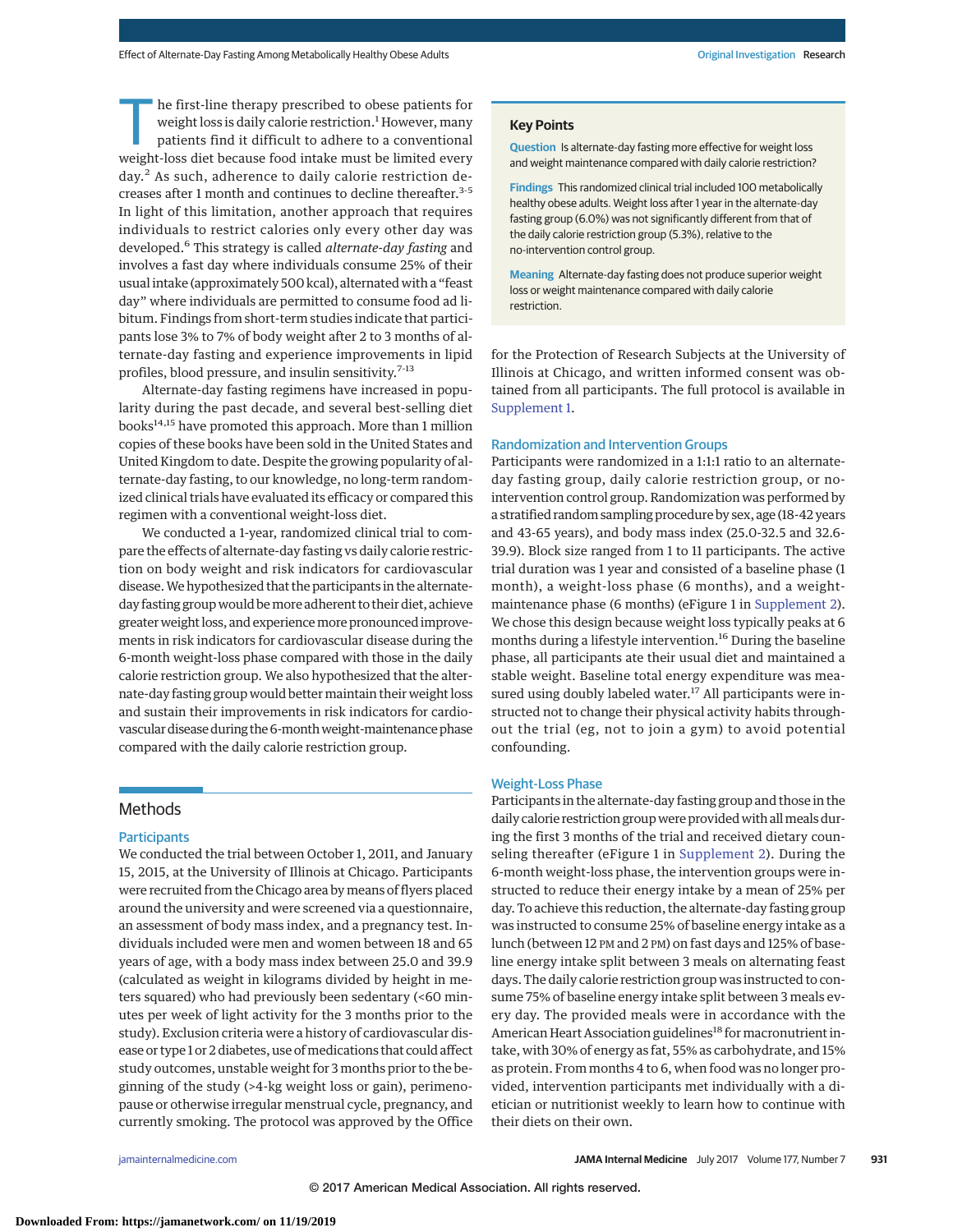#### Weight-Maintenance Phase

At the beginning of the 6-month weight-maintenance phase, total daily energy expenditure was reassessed using doubly labeled water.<sup>17</sup> Participants were instructed to maintain their body weight during this phase. Participants in the alternate-day fasting group were instructed to consume 50% of energy needs as a lunch on fast days and 150% of energy needs split between 3 meals on alternating feast days. Participants in the daily calorie restriction group were instructed to consume 100% of energy needs split between 3meals every day. Intervention participants met with the dietician individually each month to learn cognitive behavioral strategies to prevent weight regain<sup>19</sup> and received personalized energy targets forweightmaintenance based on results from doubly labeled water.

#### Control Group Protocol

Participants in the control group were instructed to maintain their weight throughout the trial and not to change their eating or physical activity habits. Controls received no food or dietary counseling but visited the research center at the same frequency as the intervention participants (to provide outcome measurements). Controls who completed the 12 month trial received 3 months of free weight-loss counseling and a 12-month gym membership at the end of the study.

#### Outcome Measures

The primary outcome of the study was change in body weight, which was measured monthly via a digital scale while the participant was in a hospital gown. Fat mass and lean mass were measured every 6 months in the fasted state by dual-energy x-ray absorptiometry (QDR 4500W; Hologic). Visceral fatmass was measured every 6 months by magnetic resonance imaging performed with a 1.5-T magnet (Siemens Vision), and images were analyzed using validated software.<sup>20</sup>

Mean percentage energy restriction during the weightloss phase was retrospectively calculated by the intake balance method using doubly labeled water and changes in body composition.<sup>21</sup> Physical activity was measured for 7 consecutive days every 6 months using an activity monitor (SenseWear Armband Mini; BodyMedia Inc).<sup>22</sup> Dietary intake and adherence to diets was assessed every 3 months with a 7-day food record and analyzed using Nutritionist Pro software (Axxya Systems LLC). Intervention participants were considered to be adherent when their actual energy intake, determined via food records, was within 200 kcal of their prescribed daily energy goal.

Blood samples were obtained following a 12-hour fast every 6 months (collected on the morning after a feast day for the alternate-day fasting group). Secondary outcomes included blood pressure, heart rate, and total cholesterol, lowdensity lipoprotein cholesterol, high-density lipoprotein cholesterol, triglycerides, fasting glucose, fasting insulin, C-reactive protein, and homocysteine concentrations (analytical methods are detailed in the full protocol in [Supplement 1\)](http://jama.jamanetwork.com/article.aspx?doi=10.1001/jamainternmed.2017.0936&utm_campaign=articlePDF%26utm_medium=articlePDFlink%26utm_source=articlePDF%26utm_content=jamainternmed.2017.0936). The homeostasis model assessment of insulin resistance was calculated as insulin  $\times$  glucose/405, where the unit of measure for insulin is inmicro-international units permilliliter and the unit of measure for glucose is milligrams per deciliter.<sup>23</sup>

#### Statistical Analysis

For the sample size calculation, we estimated that alternateday fasting would reduce body weight by 15% by month  $6^{9,11}$ and that daily calorie restriction would reduce body weight by 10% by month 6.<sup>24</sup> We calculated that 26 participants per group would provide 80% power to detect a significant difference of 5% in body weight between the alternate-day fasting group and the daily calorie restriction group at month 6, using a 2-tailed independent-samples *t* test with α = .05. We anticipated a dropout rate of 12%. Thus, we initially aimed to recruit 90 participants (30 per group), assuming that 78 participants (26 per group) would complete the trial. We later decided to recruit 100 participants to increase our statistical power because our dropout rate was higher than expected.

Data are shown as mean values (with 95% CIs) unless otherwise noted. A 2-tailed*P* < .05 was considered statistically significant. Tests for normality were included in the model, and all data were found to be normally distributed. We conducted an intention-to-treat analysis, which included data from all 100 participants who underwent randomization. Results are reported by intention-to-treat analysis unless indicated otherwise. A linear mixed model was used to assess time, diet, and time × diet effects for each outcome. This model provides unbiased estimates of time and treatment effects under amissingat-random assumption. Time was not assumed to be linear in themodel. This strategy allowed for estimation of time and diet effects (and their interaction) without imposing a linear time trend. The analyses were performed using SAS, version 9.4 (SAS Institute, Inc), and R software, version 3.2.2 (R Foundation for Statistical Computing).

## Results

#### Participant Characteristics and Attrition

Of the 222 participants who were screened, 100 (45.0%) were randomly assigned to the diet or control groups, and 69 (69.0% of those assigned) completed the study (Figure 1). The dropout rate was highest in the alternate-day fasting group (13 of 34 [38%]), relative to the daily calorie restriction group (10 of 35 [29%]) and control group (8 of 31 [26%]). More participants in the alternateday fasting group than in the daily calorie restriction group withdrew owing to difficulties adhering with the diet. All baseline characteristics had comparable distributions between the alternate-day fasting group, the daily calorie restriction group, and the control group (Table 1). The participants were primarily metabolically healthy obese women.

## Prescribed vs Actual Energy Intake Determined via Food Records

On the fast day (Figure 2A), participants in the alternate-day fasting group exceeded their prescribed energy goal at months 3 and 6. On the feast day (Figure 2B), participants in the alternate-day fasting group ate less than their prescribed goal at months 3, 6, 9, and 12. Participants in the daily calorie restriction group (Figure 2C) met their prescribed energy goals at months 3, 6, and 12 but ate less than their prescribed goal at month 9. A higher proportion of participants in the daily calo-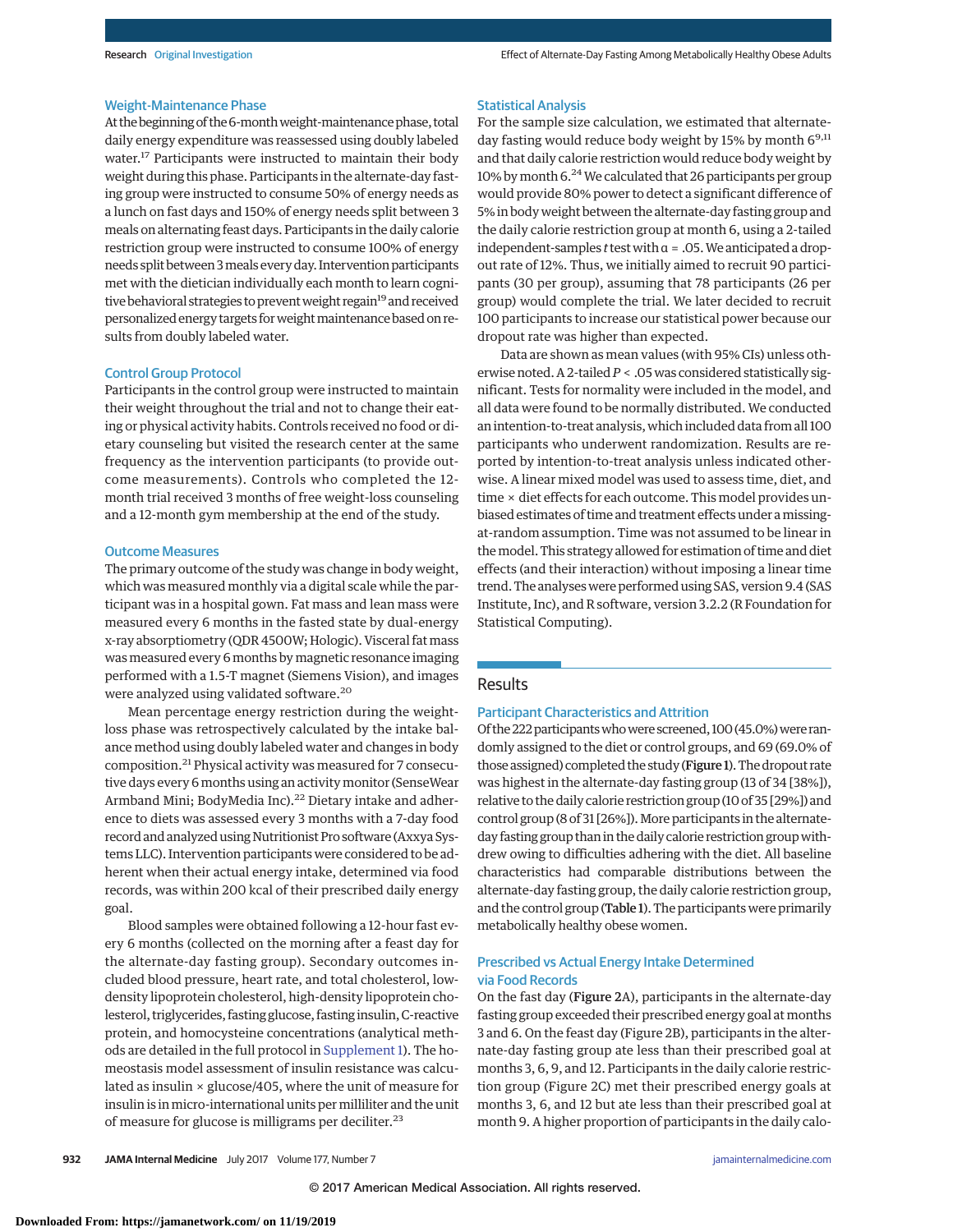

rie restriction group were adherent to their energy goals at months 3, 6, 9, and 12 relative to those in the alternate-day fasting group.

## Percentage Energy Restriction Determined via Doubly Labeled Water

From baseline to month 6, the alternate-day fasting group achieved a mean (SD) percentage energy restriction of 21% (16%), and the daily calorie restriction group achieved a mean (SD) percentage energy restriction of 24% (16%), with no significant difference between the intervention groups or compared with the control group (eFigure 2 in [Supplement 2\)](http://jama.jamanetwork.com/article.aspx?doi=10.1001/jamainternmed.2017.0936&utm_campaign=articlePDF%26utm_medium=articlePDFlink%26utm_source=articlePDF%26utm_content=jamainternmed.2017.0936).

## Physical Activity and Dietary Intake

Data on dietary intake are displayed in eTable 1 in [Supplement](http://jama.jamanetwork.com/article.aspx?doi=10.1001/jamainternmed.2017.0936&utm_campaign=articlePDF%26utm_medium=articlePDFlink%26utm_source=articlePDF%26utm_content=jamainternmed.2017.0936) [2.](http://jama.jamanetwork.com/article.aspx?doi=10.1001/jamainternmed.2017.0936&utm_campaign=articlePDF%26utm_medium=articlePDFlink%26utm_source=articlePDF%26utm_content=jamainternmed.2017.0936) Percentage of energy intake from fat, carbohydrates, and protein did not differ significantly over time in any of the groups. Physical activity, measured as steps per day, did not change during the course of the trial in any group (eTable 2 in [Supplement 2\)](http://jama.jamanetwork.com/article.aspx?doi=10.1001/jamainternmed.2017.0936&utm_campaign=articlePDF%26utm_medium=articlePDFlink%26utm_source=articlePDF%26utm_content=jamainternmed.2017.0936). This level of activity is approximately 1000 to 2000 steps per day higher than that of the average overweight or obese adult.<sup>25</sup>

#### Weight Loss and Weight Maintenance

Changes in body weight are displayed in Figure 3 and Table 2. Weight loss was not significantly different between the alternate-day fasting group and the daily calorie restriction group at month 6. At the end of the study, total weight loss was -6.0% (95% CI, –8.5% to –3.6%) for the alternate-day fasting group and –5.3% (95% CI, –7.6% to –3.0%) for the daily calorie restriction group, relative to controls, with no significant difference between the intervention groups. Weight regain from months 6 to 12 (–0.8%; 95% CI, –3.2% to 1.7%) was not significantly different between the alternate-day fasting group and the daily calorie restriction group. Moreover, weight regain from months 6 to 12 was not significantly different between the alternate-day fasting group and controls (0.8%; 95% CI, –1.8% to 3.3%), or the daily calorie restriction group and controls (1.5%; 95% CI, –0.8% to 3.9%). Changes in body composition are reported in Table 2. There were no statistically significant differences between the alternate-day fasting group and the daily calorie restriction group for fat mass, lean mass, or visceral fat mass at month 6 or month 12.

## Blood Pressure and Heart Rate

Blood pressure was not significantly different between the intervention groups, or relative to controls, at month 6 or month 12 (Table 2). There were also no statistically significant differences in heart rate between the alternate-day fasting group and the daily calorie restriction group at month 6 or month 12 (Table 2).

#### Plasma Lipids

Changes in plasma lipids during the course of the trial are shown in Table 2. Total cholesterol levels were not significantly different between the intervention groups, or relative to controls, at month 6 or month 12. At month 6, high-density lipoprotein cholesterol levels were significantly elevated in the alternate-day fasting group by 6.2 mg/dL (95% CI, 0.1-12.4 mg/ dL) (to convert to millimoles per liter, multiply by 0.0259) vs the daily calorie restriction group, but this effect was no longer observed by month 12. Low-density lipoprotein choles-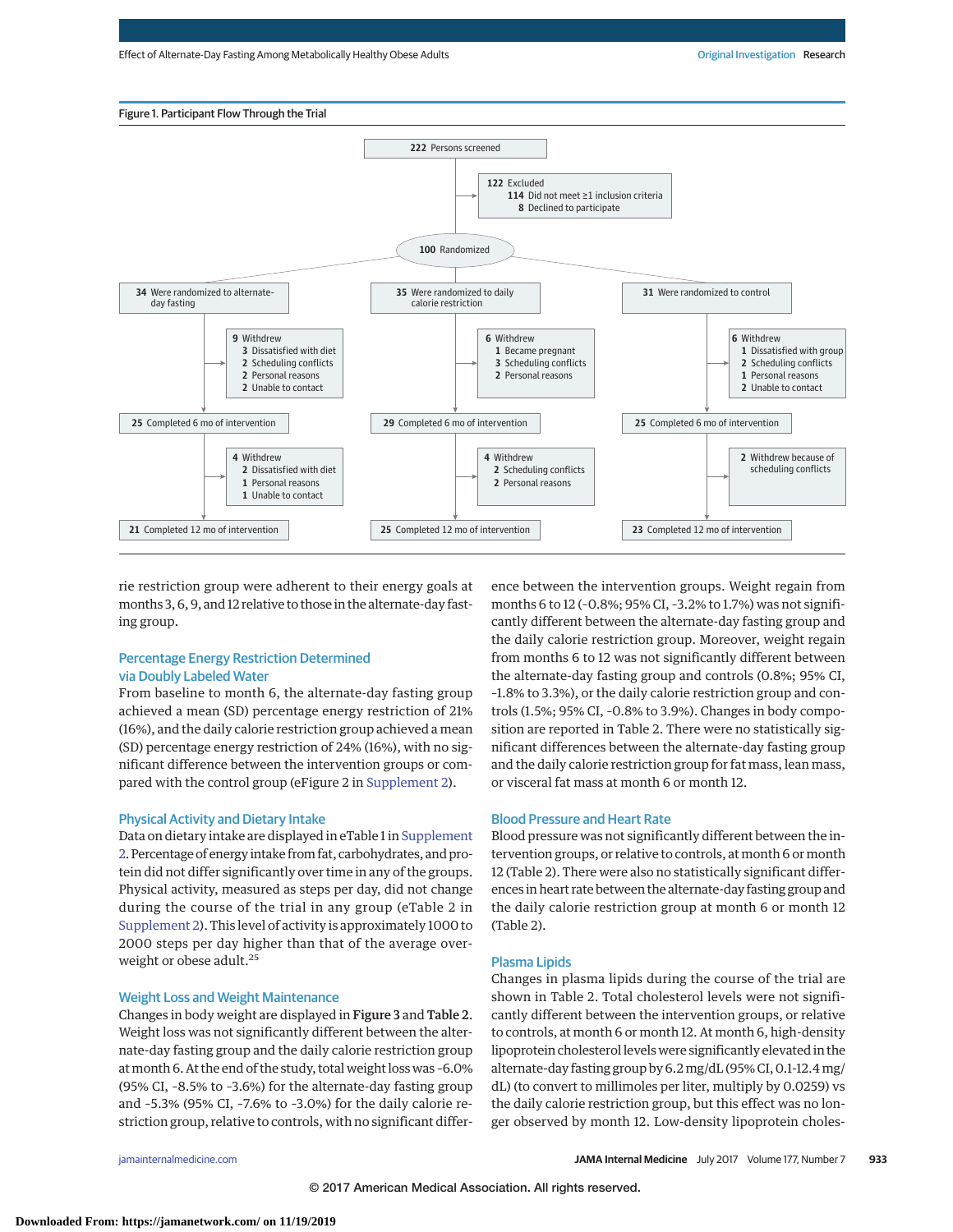| <b>Characteristic or Risk</b><br>Factor | Alternate-Day<br><b>Fasting Group</b><br>$(n = 34)$ | <b>Daily Calorie</b><br><b>Restriction Group</b><br>$(n = 35)$ | <b>Control Group</b><br>$(n = 31)$ | <b>All Participants</b><br>$(N = 100)$ | <b>Participants Who</b><br><b>Completed the Study</b><br>$(n = 69)$ | <b>Participants Who</b><br><b>Did Not Complete</b><br>the Study<br>$(n = 31)$ |
|-----------------------------------------|-----------------------------------------------------|----------------------------------------------------------------|------------------------------------|----------------------------------------|---------------------------------------------------------------------|-------------------------------------------------------------------------------|
| Age, mean (SD), y                       | 44 (10)                                             | 43 (12)                                                        | 44 (11)                            | 44 (11)                                | 44 (11)                                                             | 42(11)                                                                        |
| Sex                                     |                                                     |                                                                |                                    |                                        |                                                                     |                                                                               |
| Female                                  | 30 (88)                                             | 29 (83)                                                        | 27(87)                             | 86 (86)                                | 57 (83)                                                             | 29 (94)                                                                       |
| Male                                    | 4(12)                                               | 6(17)                                                          | 4(13)                              | 14(14)                                 | 12(17)                                                              | 2(6)                                                                          |
| Race/ethnicity                          |                                                     |                                                                |                                    |                                        |                                                                     |                                                                               |
| White                                   | 9(26)                                               | 12 (34)                                                        | 11(35)                             | 32(32)                                 | 27(39)                                                              | 5(16)                                                                         |
| <b>Black</b>                            | 22(65)                                              | 21(60)                                                         | 20(65)                             | 63(63)                                 | 37(54)                                                              | 26(84)                                                                        |
| Asian                                   | 1(3)                                                | 1(3)                                                           | $\Omega$                           | 2(2)                                   | 2(3)                                                                | $\pmb{0}$                                                                     |
| Hispanic                                | 2(6)                                                | 1(3)                                                           | $\overline{0}$                     | 3(3)                                   | 3(4)                                                                | $\overline{0}$                                                                |
| Height, mean (SD), m                    | 1.66(0.08)                                          | 1.69(0.11)                                                     | 1.64(0.08)                         | 1.67(0.09)                             | 1.66(0.09)                                                          | 1.68(0.09)                                                                    |
| Weight, mean (SD), kg                   | 95(13)                                              | 101(16)                                                        | 92(16)                             | 96(15)                                 | 95(16)                                                              | 99 (13)                                                                       |
| Fat mass                                | 38(7)                                               | 40(7)                                                          | 36(10)                             | 38(8)                                  | 37(8)                                                               | 41(8)                                                                         |
| Lean mass                               | 55(9)                                               | 58 (12)                                                        | 53 (10)                            | 56(11)                                 | 55(11)                                                              | 57(9)                                                                         |
| Visceral fat mass                       | 1.9(1.0)                                            | 2.4(1.2)                                                       | 1.9(1.2)                           | 2.1(1.1)                               | 2.1(1.1)                                                            | 1.9(1.2)                                                                      |
| BMI, mean (SD)                          | 34(4)                                               | 35(4)                                                          | 34(4)                              | 35(4)                                  | 34(4)                                                               | 35(4)                                                                         |
| 25.0-29.9                               | 2(6)                                                | 4(11)                                                          | 4(13)                              | 10(10)                                 | 10(15)                                                              | 0(0)                                                                          |
| $30.0 - 40.0$                           | 32 (94)                                             | 31 (89)                                                        | 27(87)                             | 90(90)                                 | 59 (85)                                                             | 31 (100)                                                                      |
| Waist circumference,<br>mean (SD), cm   | 102(10)                                             | 108(11)                                                        | 104(12)                            | 105(11)                                | 105(12)                                                             | 104(10)                                                                       |
| Blood pressure,<br>mean (SD), mm Hg     |                                                     |                                                                |                                    |                                        |                                                                     |                                                                               |
| Systolic                                | 124(12)                                             | 122(17)                                                        | 121(16)                            | 123(15)                                | 124(16)                                                             | 120(11)                                                                       |
| <b>Diastolic</b>                        | 83(9)                                               | 80(11)                                                         | 81(11)                             | 81 (10)                                | 82 (11)                                                             | 80(9)                                                                         |
| Heart rate,<br>mean (SD), beats/min     | 75(9)                                               | 75 (10)                                                        | 74 (10)                            | 75(9)                                  | 74 (9)                                                              | 75(11)                                                                        |
| Glucose,<br>mean (SD), mg/dL            | 90(12)                                              | 92(18)                                                         | 87(8)                              | 90(14)                                 | 92(10)                                                              | 86 (20)                                                                       |
| Insulin,<br>mean (SD), µIU/mL           | 16(14)                                              | 20(18)                                                         | 16(9)                              | 18 (14)                                | 18(14)                                                              | 17(15)                                                                        |
| HOMA-IR, mean (SD)                      | 3.7(3.6)                                            | 5.1(5.9)                                                       | 3.5(2.1)                           | 4.1(4.3)                               | 4.1(3.5)                                                            | 4.2(6.1)                                                                      |
| Cholesterol, mean (SD),<br>mg/dL        |                                                     |                                                                |                                    |                                        |                                                                     |                                                                               |
| Total                                   | 188 (35)                                            | 184 (35)                                                       | 190 (30)                           | 187 (33)                               | 188 (36)                                                            | 185 (27)                                                                      |
| <b>HDL</b>                              | 57(14)                                              | 53(11)                                                         | 59 (13)                            | 56(13)                                 | 56(13)                                                              | 58(13)                                                                        |
| LDL                                     | 111 (30)                                            | 112 (31)                                                       | 112 (31)                           | 111 (30)                               | 113(33)                                                             | 108 (24)                                                                      |
| Triglycerides,<br>mean (SD), mg/dL      | 101 (59)                                            | 97(27)                                                         | 98 (43)                            | 98 (44)                                | 99 (46)                                                             | 92 (40)                                                                       |
| HS CRP.<br>mean (SD), mg/dL             | 0.32(0.23)                                          | 0.58(0.52)                                                     | 0.53(0.53)                         | 0.48(0.46)                             | 0.47(0.43)                                                          | 0.50(0.53)                                                                    |
| Homocysteine,<br>mean (SD), mg/L        | 1.31(0.37)                                          | 1.31(0.39)                                                     | 1.32(0.28)                         | 1.31(0.35)                             | 1.31(0.32)                                                          | 1.31(0.41)                                                                    |

## Table 1. Baseline Characteristics and Risk Factors of the Study Participants<sup>a</sup>

Abbreviations: BMI, body mass index (calculated as weight in kilograms divided by height in meters squared); HDL, high-density lipoprotein;

HOMA-IR, homeostasis model assessment of insulin resistance [calculated as insulin × glucose/405, where the unit of measure for insulin is in micro-international units per milliliter and the unit of measure for glucose is milligrams per deciliter]; HS CRP, high-sensitivity C-reactive protein; LDL, low-density lipoprotein.

0.0555; to convert insulin to picomoles per liter, multiply by 6.945; to convert total, HDL, and LDL cholesterol to millimoles per liter, multiply by 0.0259; to convert triglycerides to millimoles per liter, multiply by 0.0113; and to convert homocysteine to micromoles per liter, multiply by 7.397.

<sup>a</sup> Data are presented as number (percentage) of patients unless otherwise indicated.

SI conversion factors: To convert glucose to millimoles per liter, multiply by

terol concentrations did not differ significantly between the intervention groups at month 6. At month 12, low-density lipoprotein cholesterol levels significantly increased in the alternate-day fasting group (11.5 mg/dL [95% CI, 1.9-21.1 mg/ dL]) (to convert to millimoles per liter, multiply by 0.0259) relative to the daily calorie restriction group. Triglyceride levels did not differ significantly between the intervention groups at month 6 or month 12.

# Glucoregulatory and Inflammatory Factors

Changes in glucoregulatory and inflammatory factors are displayed in Table 2. Fasting plasma glucose did not differ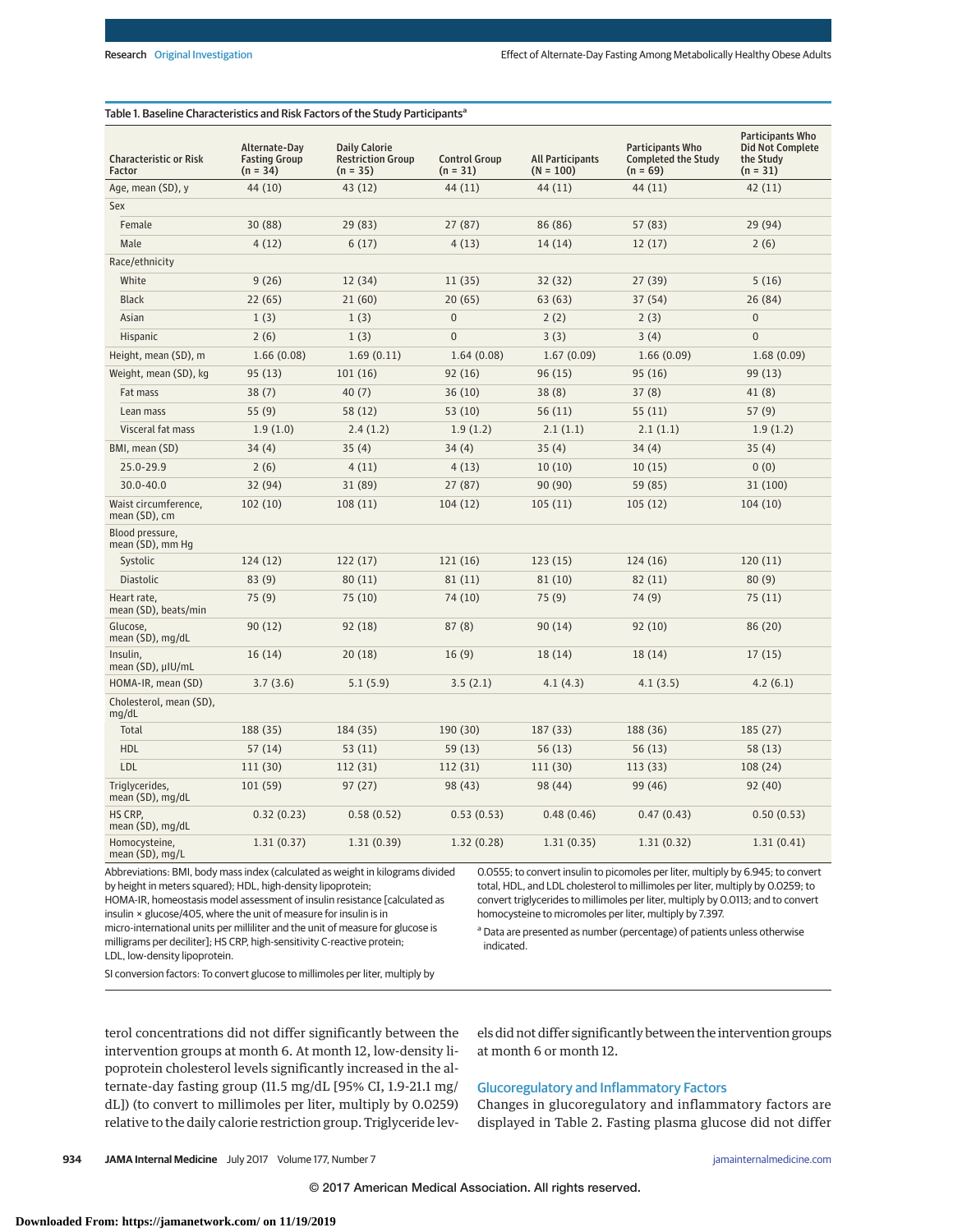### Figure 2. Prescribed vs Actual Energy Intake in the Alternate-Day Fasting and Daily Calorie Restriction Groups



Actual energy intake assessed via a 7-day food record at baseline and months 3, 6, 9, and 12. A, Actual energy intake assessed via a 7-day food record at baseline and months 3, 6, 9, and 12 in the alternate-day fasting group on the fast day was significantly (P < .05) higher than the prescribed energy goal at months 3 and 6. B, Actual energy intake assessed via a 7-day food record at baseline and months 3, 6, 9, and 12 in the alternate-day fasting group on the feast day was

significantly lower (P < .001) than the prescribed energy goal at months 3, 6, 9, and 12. C, Participants in the daily calorie restriction group met their prescribed energy goal at months 3, 6, and 12. At month 9, actual energy intake in the daily calorie restriction group was significantly lower ( $P < .05$ ) than the prescribed energy goal. Data are expressed as mean (SD) values; only observed values were included. The weight-loss period was from baseline to month 6; the weight-maintenance period was from month 6 to month 12. Error bars indicate 95% CI.

<sup>a</sup> Significant difference between prescribed energy intake and actual energy intake at a particular month in the study.



Data were included for 100 participants; mean (SD) values were estimated using an intention-to-treat analysis with a linear mixed model. Error bars indicate 95% CIs for weight change from baseline by diet group at each time point (1-12 months). ADF indicates alternate-day fasting; DCR, daily calorie restriction.

significantly between the intervention groups, or relative to controls, at month 6 or month 12. There were also no significant differences in fasting insulin or the homeostasis model assessment of insulin resistance between the intervention groups at month 6 or month 12. High-sensitivity C-reactive protein and homocysteine levels did not differ significantly between the intervention groups, or relative to controls, at month 6 or month 12. We also performed a sensitivity analysis, in which sex and race/ethnicity were included as adjustment covariates in the intention-to-treat mixed model. The inclusion of sex and race/ethnicity did not affect any of the estimated treatment effects reported in Table 2.

# **Discussion**

The results of this randomized clinical trial demonstrated that alternate-day fasting did not produce superior adherence, weight loss, weight maintenance, or improvement in risk indicators for cardiovascular disease compared with daily calorie restriction.

Alternate-day fasting has been promoted as a potentially superior alternative to daily calorie restriction under the assumption that it is easier to restrict calories every other day. However, our data from food records, doubly labeled water, and regular weigh-ins indicate that this assumption is not the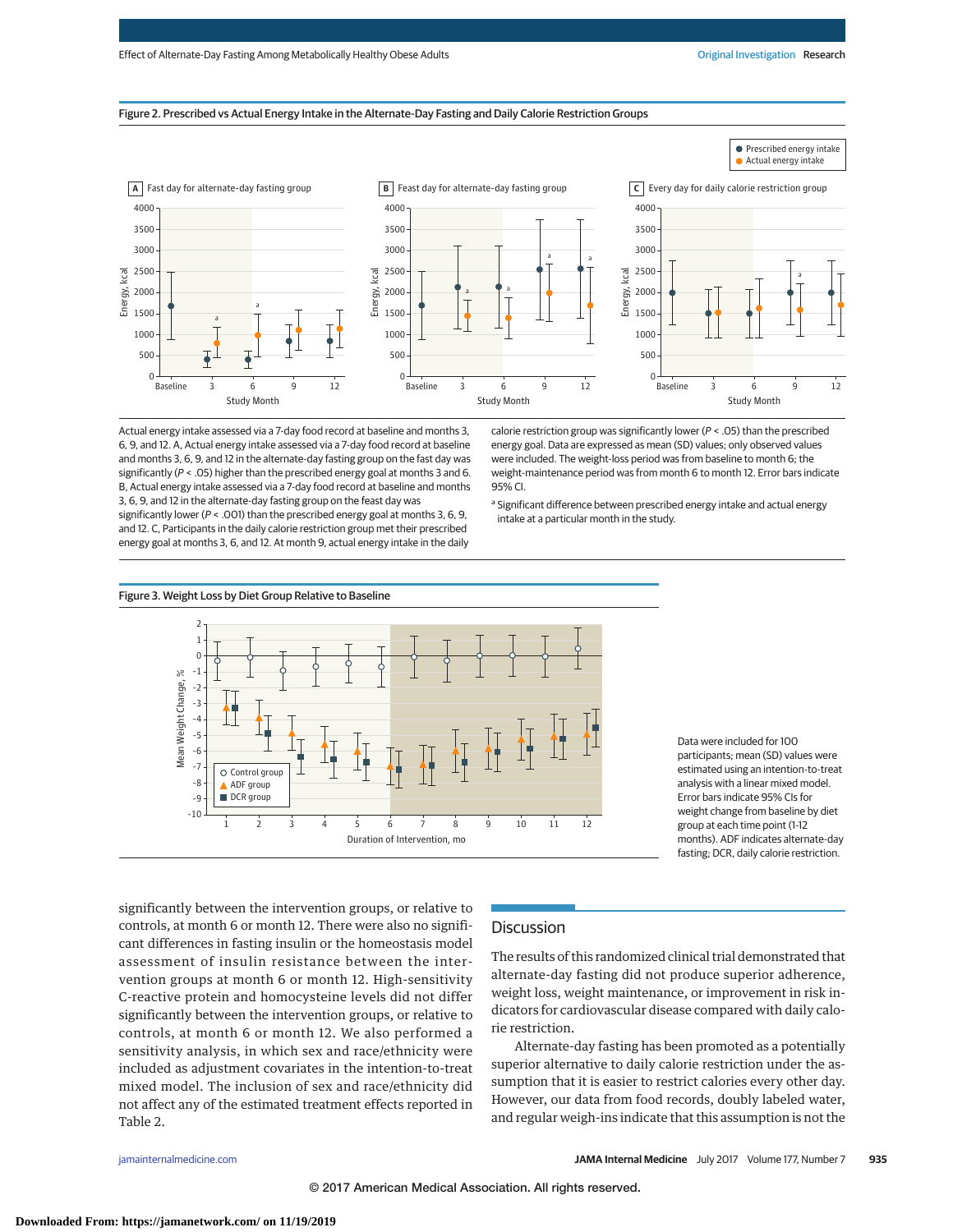|                         | Change in ADF - Change in DCR |                            | Change in ADF - Change in Control |                            | Change in DCR - Change in Control |                             |
|-------------------------|-------------------------------|----------------------------|-----------------------------------|----------------------------|-----------------------------------|-----------------------------|
|                         | (95% CI)                      |                            | (95% CI)                          |                            | (95% CI)                          |                             |
| <b>Outcome Variable</b> | At 6 mo                       | At 12 mo                   | At 6 mo                           | At 12 mo                   | At 6 mo                           | At 12 mo                    |
| Body weight, % change   | 0.0                           | $-0.7$                     | $-6.8$                            | $-6.0$                     | $-6.8$                            | $-5.3$                      |
|                         | $(-2.2 \text{ to } 2.2)$      | $(-3.1 \text{ to } 1.6)$   | $(-9.1 to -4.5)$                  | $(-8.5 \text{ to } -3.6)$  | $(-9.1 to -4.6)$                  | $(-7.6 \text{ to } -3.0)$   |
| Fat mass, kg            | 0.9                           | 0.0                        | $-4.2$                            | $-2.0$                     | $-5.1$                            | $-2.0$                      |
|                         | $(-1.3 \text{ to } 3.1)$      | $(-2.4 \text{ to } 2.4)$   | $(-6.6 \text{ to } -1.8)$         | $(-4.4 \text{ to } 0.5)$   | $(-7.5 \text{ to } -2.7)$         | $(-4.4 \text{ to } 0.4)$    |
| Lean mass, kg           | 0.6                           | 0.5                        | $-1.5$                            | $-0.9$                     | $-2.1$                            | $-1.4$                      |
|                         | $(-1.0 \text{ to } 2.2)$      | $(-1.2 \text{ to } 2.2)$   | $(-3.2 \text{ to } 0.2)$          | $(-2.7 \text{ to } 0.9)$   | $(-3.8 \text{ to } 0.4)$          | $(-3.1 \text{ to } 0.3)$    |
| Visceral fat mass, kg   | 0.2                           | 0.1                        | $-0.4$                            | $-0.4$                     | $-0.6$                            | $-0.5$                      |
|                         | $(-0.1 \text{ to } 0.5)$      | $(-0.2 \text{ to } 0.5)$   | $(-0.7 \text{ to } -0.1)$         | $(-0.7 to -0.1)$           | $(-0.9 to -0.2)$                  | $(-0.8$ to $-0.2)$          |
| Blood pressure, mm Hg   |                               |                            |                                   |                            |                                   |                             |
| Systolic                | 0.8                           | $-1.1$                     | $-3.1$                            | $-2.3$                     | $-3.9$                            | $-1.24$                     |
|                         | $(-7.1 \text{ to } 8.7)$      | $(-9.5 \text{ to } 7.4)$   | $(-11.3 \text{ to } 5.2)$         | $(-11.0 \text{ to } 6.4)$  | $(-12.1 \text{ to } 4.4)$         | $(-9.7 \text{ to } 7.2)$    |
| <b>Diastolic</b>        | $-0.3$                        | $-3.0$                     | $-1.5$                            | $-0.1$                     | $-1.2$                            | 2.9                         |
|                         | $(-5.9 \text{ to } 5.4)$      | $(-9.0 \text{ to } 3.0)$   | $(-7.4 \text{ to } 4.4)$          | $(-6.3 \text{ to } 6.1)$   | $(-7.1 \text{ to } 4.6)$          | $(-3.1 \text{ to } 8.9)$    |
| Heart rate, beats/min   | $-4.9$                        | $-2.0$                     | $-5.8$                            | $-1.2$                     | $-0.9$                            | 0.8                         |
|                         | $(-10.1 \text{ to } 0.4)$     | $(-7.7 \text{ to } 3.8)$   | $(-11.3 to -0.3)$                 | $(-7.1 \text{ to } 4.7)$   | $(-6.4 \text{ to } 4.5)$          | $(-4.8 \text{ to } 6.4)$    |
| Cholesterol, mg/dL      |                               |                            |                                   |                            |                                   |                             |
| Total                   | 3.4                           | 9.7                        | $-4.3$                            | 4.2                        | $-7.6$                            | $-5.6$                      |
|                         | $(-7.2 \text{ to } 13.9)$     | $(-2.2 \text{ to } 21.7)$  | $(-15.4 \text{ to } 6.9)$         | $(-8.2 \text{ to } 16.5)$  | $(-18.8 \text{ to } 3.6)$         | $(-17.6 \text{ to } 6.4)$   |
| <b>HDL</b>              | 6.2                           | 1.0                        | 8.4                               | 2.9                        | 2.2                               | 1.9                         |
|                         | $(0.1 \text{ to } 12.4)$      | $(-5.9 \text{ to } 7.8)$   | $(1.9 \text{ to } 14.7)$          | $(-4.2 \text{ to } 10.0)$  | $(-4.3 \text{ to } 8.7)$          | $(-5.1 \text{ to } 8.9)$    |
| LDL                     | 2.5                           | 11.5                       | $-2.6$                            | 1.2                        | $-5.0$                            | $-10.3$                     |
|                         | $(-6.0 \text{ to } 10.9)$     | (1.9 to 21.1)              | $(-11.5 \text{ to } 6.4)$         | $(-8.7 \text{ to } 11.2)$  | $(-14.0 \text{ to } 3.9)$         | $(-19.9 to -0.6)$           |
| Triglycerides, mg/dL    | $-10.5$                       | $-9.9$                     | $-19.1$                           | $-24.4$                    | $-8.6$                            | $-14.5$                     |
|                         | $(-26.7 \text{ to } 5.8)$     | $(-28.3 \text{ to } 8.6)$  | $(-36.3 \text{ to } -1.8)$        | $(-43.5 \text{ to } -5.3)$ | $(-25.9 \text{ to } 8.7)$         | $(-33.1 \text{ to } 4.0)$   |
| Glucose, mg/dL          | $-1.4$                        | 5.7                        | $-6.3$                            | $-3.9$                     | $-4.9$                            | $-9.6$                      |
|                         | $(-8.0 \text{ to } 5.2)$      | $(-1.6 \text{ to } 13.0)$  | $(-13.3 \text{ to } 0.7)$         | $(-11.5 \text{ to } 3.6)$  | $(-12.0 \text{ to } 2.1)$         | $(-17.1 to -2.2)$           |
| Insulin, µIU/mL         | $-0.4$                        | $-1.3$                     | $-7.5$                            | $-5.9$                     | $-7.0$                            | $-4.6$                      |
|                         | $(-5.5 \text{ to } 4.7)$      | $(-6.9 \text{ to } 4.3)$   | $(-12.9 to -2.0)$                 | $(-11.7 to -0.1)$          | $(-12.5 \text{ to } -1.6)$        | $(-10.4 \text{ to } 1.2)$   |
| HOMA-IR <sup>a</sup>    | 0.07                          | 0.02                       | $-2.49$                           | $-1.86$                    | $-2.56$                           | $-1.88$                     |
|                         | $(-1.56 \text{ to } 1.70)$    | $(-1.78 \text{ to } 1.81)$ | $(-4.22 \text{ to } -0.76)$       | $(-3.73 \text{ to } 0.01)$ | $(-4.30 \text{ to } -0.82)$       | $(-3.72 \text{ to } -0.03)$ |
| HS CRP, mg/dL           | $-0.04$                       | 0.00                       | $-0.07$                           | $-0.07$                    | $-0.04$                           | $-0.07$                     |
|                         | $(-0.19 \text{ to } 0.11)$    | $(-0.16 \text{ to } 0.17)$ | $(-0.23 \text{ to } 0.08)$        | $(-0.24 \text{ to } 0.11)$ | $(-0.19 \text{ to } 0.12)$        | $(-0.24 \text{ to } 0.10)$  |
| Homocysteine, mg/L      | 0.03                          | 0.03                       | 0.10                              | 0.02                       | 0.06                              | $-0.01$                     |
|                         | $(-0.10 \text{ to } 0.17)$    | $(-0.12 \text{ to } 0.18)$ | $(-0.04 \text{ to } 0.24)$        | $(-0.13 \text{ to } 0.18)$ | $(-0.08 \text{ to } 0.20)$        | $(-0.16 \text{ to } 0.14)$  |

Table 2. Pairwise Effects Estimates of Diet on Mean Changes From Baseline in Body Weight and Risk Indicators for Cardiovascular Disease<sup>a</sup>

Abbreviations: ADF, alternate-day fasting; DCR, daily calorie restriction; HDL, high-density lipoprotein; HOMA-IR, homeostasis model assessment of insulin resistance [calculated as insulin × glucose/405, where the unit of measure for insulin is in micro-international units per milliliter and the unit of measure for glucose is milligrams per deciliter]; HS CRP, high-sensitivity C-reactive protein; LDL, low-density lipoprotein.

per liter, multiply by 0.0259; to convert triglycerides to millimoles per liter, multiply by 0.0113; to convert glucose to millimoles per liter, multiply by 0.0555; to convert insulin to picomoles per liter, multiply by 6.945; and to convert homocysteine to micromoles per liter, multiply by 7.397.

SI conversion factors: To convert total, HDL, and LDL cholesterol to millimoles

case. Rather, it appears as though many participants in the alternate-day fasting group converted their diet into de facto calorie restriction as the trial progressed. Moreover, the dropout rate in the alternate-day fasting group (38%) was higher than that in the daily calorie restriction group (29%) and the control group (26%). It was also shown that more participants in the alternate-day fasting group withdrew owing to dissatisfaction with diet compared with those in the daily calorie restriction group (Figure 1). Taken together, these findings suggest that alternate-day fasting may be less sustainable in the long term, compared with daily calorie restriction, formost obese individuals. Nevertheless, it is still possible that a certain smaller segment of obese individuals may prefer this pattern of energy restriction instead of daily restriction. It will be of interest to examine what behavioral traits (eg, ability to go for long periods without eating) make alternate-day fasting more tolerable for some individuals than others.

To our knowledge, the present study is the longest and largest trial of alternate-day fasting to date. Previous trials of al<sup>a</sup> Data were included for 100 participants; mean (SD) values were estimated using an intention-to-treat analysis with a linear mixed model.

ternate-day fasting reported weight loss of 3% to 7% after 2 to 3 months of diet.<sup>7-13</sup> Adherence was measured in several previous trials and was shown to be high (eg, participants met their calorie goals on approximately 80%-90% of fast days).<sup>7,8,10,11</sup> Most of these past studies provided food on the fast day,<sup>7,8,10,11</sup> so the provision of food is not a confounder when comparing past findings with present findings. Food was provided to the intervention participants during the first 3 months of the weight-loss phase to promote adherence<sup>26</sup> and show participants the types and quantities of foods that they should be eating. Data from the food records indicated that participants frequently ate extra "nonstudy" foods that were purchased from stores or restaurants. This finding suggests that limiting caloric intake to approximately 500 kcal every other day may have been difficult for many participants early in the intervention. Future work in this area should examine whether this lack of adherence to alternate-day fasting is due to cognitive, environmental, and/or physiological factors. For instance, measuring changes in subjective appetite (hunger and fullness) in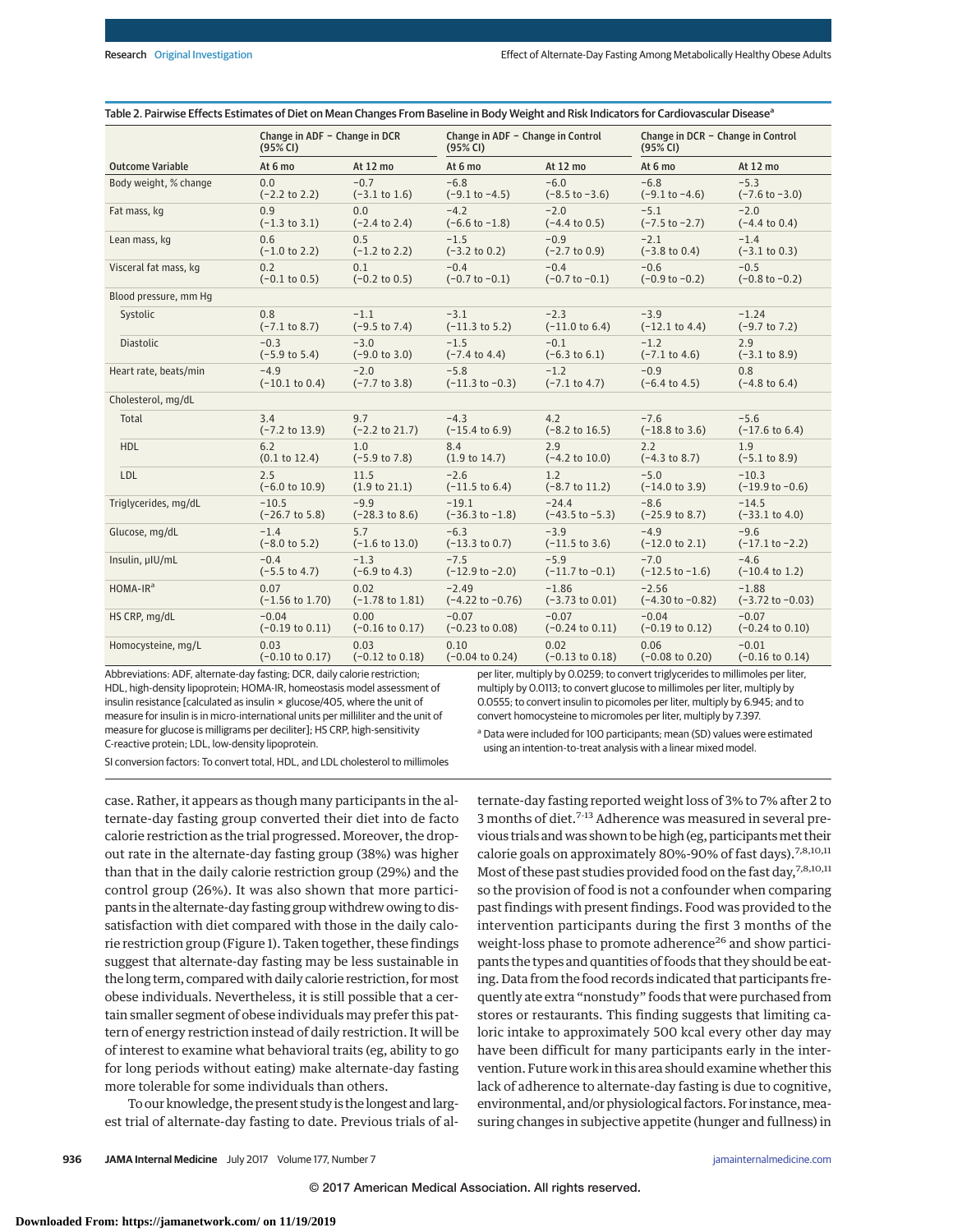conjunction with modulations in appetite hormones (ghrelin, peptide YY, and glucagon-like peptide-1) could offer some insight into why daily calorie restriction may allow for easier adherence compared with alternate-day fasting.

Contrary to our original hypotheses, the participants in the alternate-day fasting group did not experience more pronounced improvements in risk indicators for cardiovascular disease compared with the participants in the daily calorie restriction group. However, the trial included primarily metabolically healthy obese adults. Since many of the participants had normal cholesterol levels and normal blood pressure at baseline, it is not surprising that most risk indicators for cardiovascular disease did not change in response to diet.

#### Limitations

Our study has several limitations. First, the duration of the maintenance phase was short (6 months). Second, the control group was imperfect, in that they received no food, no counseling, and less attention from study personnel, relative to the intervention groups, which may have confounded our findings. We also failed to include the control group in our initial power calculation. Third, since the dropout rate was higher than anticipated, our power to detect the hypothesized difference of 5% weight loss between the intervention groups at month 6 decreased from 80% to 60%. The higher dropout rate in the alternate-day fasting group may have also introduced a possible selection bias between groups.<sup>27</sup> Finally, we enrolled predominantly metabolically healthy obese individuals, which may have hindered the abilities of the interventions to produce greater improvements in our measured cardiovascular disease risk indicators.<sup>28,29</sup> The generalizability of our findings is also limited by the enrollment.

# **Conclusions**

The alternate-day fasting diet was not superior to the daily calorie restriction diet with regard to adherence, weight loss, weight maintenance, or improvement in risk indicators for cardiovascular disease.

#### ARTICLE INFORMATION

**Accepted for Publication:** February 26, 2017.

**Published Online:** May 1, 2017. doi[:10.1001/jamainternmed.2017.0936](http://jama.jamanetwork.com/article.aspx?doi=10.1001/jamainternmed.2017.0936&utm_campaign=articlePDF%26utm_medium=articlePDFlink%26utm_source=articlePDF%26utm_content=jamainternmed.2017.0936)

**Author Contributions:** Dr Varady had full access to all the data in the study and takes responsibility for the integrity of the data and the accuracy of the data analysis. Drs Trepanowski and Kroeger contributed equally to this work and should be considered co–first authors.

Study concept and design: Kroeger, Varady. Acquisition, analysis, or interpretation of data: All authors.

Drafting of the manuscript: Trepanowski, Kroeger, Varady.

Critical revision of the manuscript for important intellectual content: All authors.

Statistical analysis: Freels, Rigdon.

Obtained funding: Varady.

Administrative, technical, or material support: Kroeger, Barnosky, Bhutani, Hoddy, Gabel, Rood, Varady.

Study supervision: Varady.

**Conflict of Interest Disclosures:** Dr Varady reported receiving an advance for the book The Every-Other-Day Diet: The Diet That Lets You Eat All You Want (Half the Time) and Keep the Weight Off, published by Hachette Book Group. No other disclosures were reported.

**Funding/Support:** This study was supported by grant R01HL106228 from the National Institutes of Health/National Heart, Lung, and Blood Institute and grants P30DK072476 and F32DK107157 from the National Institute of Diabetes and Digestive and Kidney Diseases.

**Role of Funder/Sponsor:** The funding sources had no role in the design and conduct of the study; collection, management, analysis, and interpretation of the data; preparation, review, or approval of the manuscript; and the decision to submit the manuscript for publication

#### **REFERENCES**

**1**. Jensen MD, Ryan DH, Apovian CM, et al; American College of Cardiology/American Heart Association Task Force on Practice Guidelines; Obesity Society. 2013 AHA/ACC/TOS guideline for the management of overweight and obesity in adults: a report of the American College of Cardiology/American Heart Association Task Force on Practice Guidelines and The Obesity Society. Circulation[. 2014;129\(25\)\(suppl 2\):S102-S138.](https://www.ncbi.nlm.nih.gov/pubmed/24222017)

**2**. Moreira EA, Most M, Howard J, Ravussin E. Dietary adherence to long-term controlled feeding in a calorie-restriction study in overweight men and women. Nutr Clin Pract[. 2011;26\(3\):309-315.](https://www.ncbi.nlm.nih.gov/pubmed/21586416)

**3**. Dansinger ML, Gleason JA, Griffith JL, Selker HP, Schaefer EJ. Comparison of the Atkins, Ornish, Weight Watchers, and Zone diets for weight loss and heart disease risk reduction: a randomized trial. JAMA[. 2005;293\(1\):43-53.](https://www.ncbi.nlm.nih.gov/pubmed/15632335)

**4**. Das SK, Gilhooly CH, Golden JK, et al. Long-term effects of 2 energy-restricted diets differing in glycemic load on dietary adherence, body composition, and metabolism in CALERIE: a 1-y randomized controlled trial. [Am J Clin Nutr](https://www.ncbi.nlm.nih.gov/pubmed/17413101). 2007; [85\(4\):1023-1030.](https://www.ncbi.nlm.nih.gov/pubmed/17413101)

**5**. Sacks FM, Bray GA, Carey VJ, et al. Comparison of weight-loss diets with different compositions of fat, protein, and carbohydrates. [N Engl J Med](https://www.ncbi.nlm.nih.gov/pubmed/19246357). [2009;360\(9\):859-873.](https://www.ncbi.nlm.nih.gov/pubmed/19246357)

**6**. Varady KA, Hellerstein MK. Alternate-day fasting and chronic disease prevention: a review of human and animal trials. Am J Clin Nutr[. 2007;86\(1\):7-13.](https://www.ncbi.nlm.nih.gov/pubmed/17616757)

**7**. Bhutani S, Klempel MC, Kroeger CM, Trepanowski JF, Varady KA. Alternate day fasting and endurance exercise combine to reduce body weight and favorably alter plasma lipids in obese humans.Obesity (Silver Spring)[. 2013;21\(7\):1370-1379.](https://www.ncbi.nlm.nih.gov/pubmed/23408502)

**8**. Hoddy KK, Kroeger CM, Trepanowski JF, Barnosky A, Bhutani S, Varady KA. Meal timing during alternate day fasting: impact on body weight and cardiovascular disease risk in obese adults. Obesity (Silver Spring)[. 2014;22\(12\):2524-2531.](https://www.ncbi.nlm.nih.gov/pubmed/25251676)

**9**. Johnson JB, Summer W, Cutler RG, et al. Alternate day calorie restriction improves clinical findings and reduces markers of oxidative stress and inflammation in overweight adults with moderate asthma [published correction appears in Free Radic Biol Med. 2007;43(9):1348]. [Free Radic](https://www.ncbi.nlm.nih.gov/pubmed/17291990) Biol Med[. 2007;42\(5\):665-674.](https://www.ncbi.nlm.nih.gov/pubmed/17291990)

**10**. Klempel MC, Kroeger CM, Varady KA. Alternate day fasting (ADF) with a high-fat diet produces similar weight loss and cardio-protection as ADF with a low-fat diet. Metabolism[. 2013;62\(1\):137-143.](https://www.ncbi.nlm.nih.gov/pubmed/22889512)

**11**. Varady KA, Bhutani S, Church EC, Klempel MC. Short-term modified alternate-day fasting: a novel dietary strategy for weight loss and cardioprotection in obese adults. [Am J Clin Nutr](https://www.ncbi.nlm.nih.gov/pubmed/19793855). [2009;90\(5\):1138-1143.](https://www.ncbi.nlm.nih.gov/pubmed/19793855)

**12**. Catenacci VA, Pan Z, Ostendorf D, et al. A randomized pilot study comparing zero-calorie alternate-day fasting to daily caloric restriction in adults with obesity. [Obesity \(Silver Spring\)](https://www.ncbi.nlm.nih.gov/pubmed/27569118). 2016;24 [\(9\):1874-1883.](https://www.ncbi.nlm.nih.gov/pubmed/27569118)

**13**. Alhamdan BA, Garcia-Alvarez A, Alzahrnai AH, et al. Alternate-day versus daily energy restriction diets: which is more effective for weight loss? a systematic review and meta-analysis. [Obes Sci Pract](https://www.ncbi.nlm.nih.gov/pubmed/27708846). [2016;2\(3\):293-302.](https://www.ncbi.nlm.nih.gov/pubmed/27708846)

**14**. Mosley M, Spencer M. The Fast Diet. New York, NY: Atria Books; 2012.

**15**. The 5:2 Fast Diet For Beginners. Berkeley, CA: Rockridge Press; 2013.

**16**. Gardner CD, Kiazand A, Alhassan S, et al. Comparison of the Atkins, Zone, Ornish, and LEARN diets for change in weight and related risk factors among overweight premenopausal women: the A TO Z Weight Loss Study: a randomized trial. [JAMA](https://www.ncbi.nlm.nih.gov/pubmed/17341711). [2007;297\(9\):969-977.](https://www.ncbi.nlm.nih.gov/pubmed/17341711)

**17**. Ravussin E, Redman LM, Rochon J, et al; CALERIE Study Group. A 2-year randomized controlled trial of human caloric restriction: feasibility and effects on predictors of health span and longevity. [J Gerontol A Biol Sci Med Sci](https://www.ncbi.nlm.nih.gov/pubmed/26187233). 2015;70 [\(9\):1097-1104.](https://www.ncbi.nlm.nih.gov/pubmed/26187233)